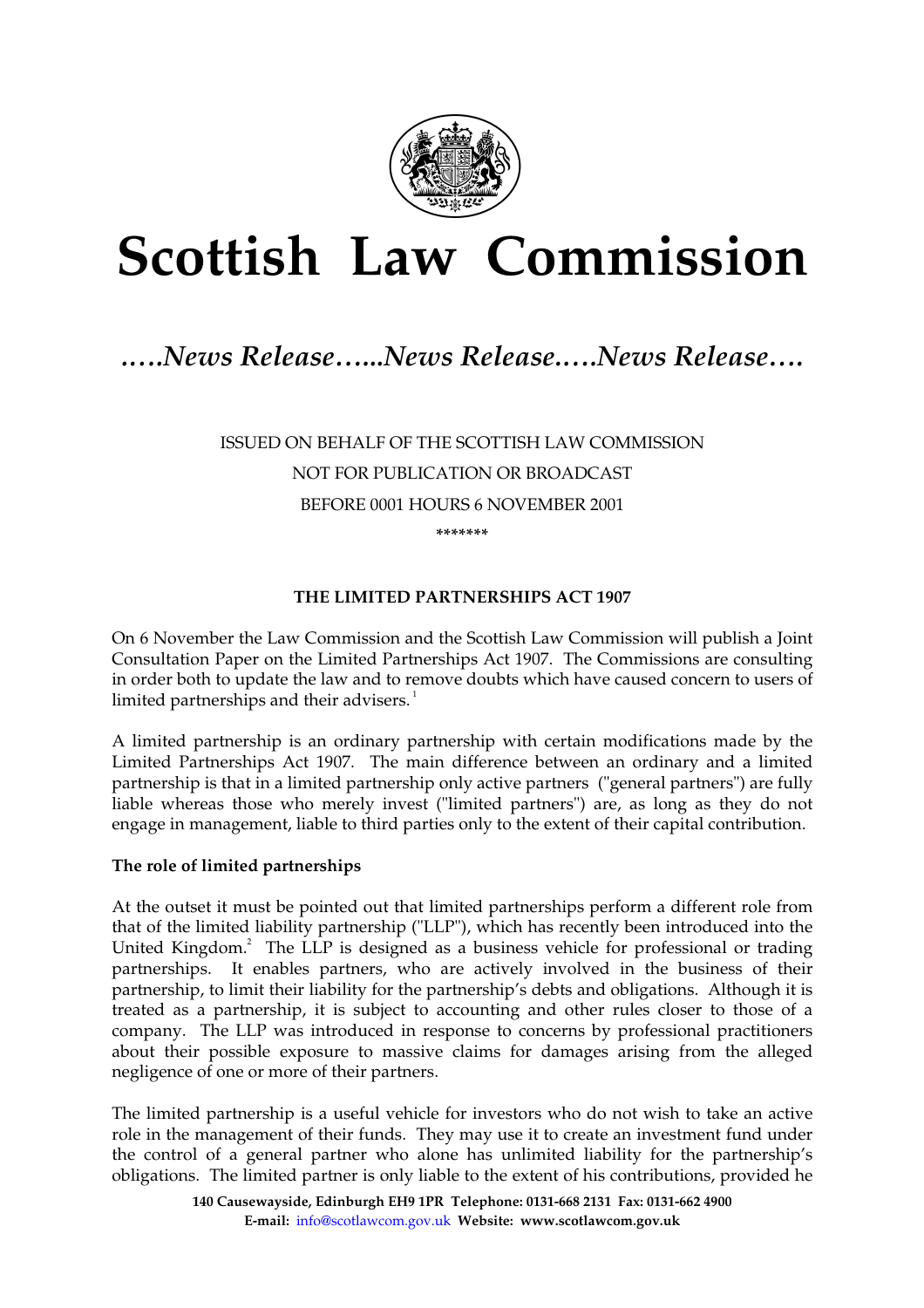does not take part in the management of the partnership business. The limited partnership offers the investor privacy, as the accounts of the partnership are not generally disclosed. Like other partnerships, it also provides the benefit of fiscal transparency – the partnership is not treated as an entity distinct from its members for the purpose of income tax or capital gains tax.

Over the last 10 years, limited partnerships have been used increasingly for property investment.<sup>3</sup> The tax-transparent structure of the limited partnership makes it an attractive vehicle for institutional investors, such as pension funds or insurance companies, which are partially or wholly tax-exempt. It enables them to invest jointly with tax-paying entities, such as property companies, without losing their tax advantages. The same features have made them suitable for use in urban regeneration projects, bringing together public authorities (such as English Partnerships), institutional investors and property developers.<sup>4</sup>

On 26 May 1987 the Inland Revenue and the Department of Trade and Industry approved a statement on the use of limited partnerships as venture capital investment funds.<sup>5</sup> Since then, limited partnerships have become the standard structure used by venture capitalists not only for United Kingdom funds but also for European funds. The venture capital industry in the United Kingdom is the largest and most developed in Europe, accounting for almost half of total European venture capital investment in 1998. However, it appears that there is no room for complacency as various European jurisdictions are developing structures in a bid to increase their share of the European venture capital industry.

Limited partnerships have been used in Scotland in agricultural tenancies for many years. Since 1997, Scottish limited partnerships have also been used as vehicles for investment in Lloyds as their separate legal personality enables them to become names.<sup>6</sup>

#### **The need for reform**

There is a strong case for updating the 1907 Act to enable the UK to continue to maintain its competitive position in the venture capital market. A recent Treasury report, while confirming the importance of limited partnerships to the private equity industry in the United Kingdom, has also drawn attention to the problems caused by the use of a "generic and rather archaic" piece of legislation.<sup>7</sup> It refers in particular to the difficulty caused by the 20-partner limit and the uncertain status of limited partners engaged in overseeing investment activity.

As a result of preliminary consultations with, amongst others, the venture capital industry, a number of significant practical problems with the 1907 Act have been identified. The review of partnership law provides an opportunity to put forward remedies. This opportunity occurs against a background in which various jurisdictions – including Bermuda, the Cayman Islands, Delaware, Guernsey, Ireland, and Jersey – have introduced or modernised legislation on limited partnerships.

### **The Chairmen of the Commissions, Mr Justice Carnwath CVO and Lord Gill, agree that:**

"The limited partnership is a very important business vehicle in certain specialised fields, such as venture capital and property development. It has flourished despite the obvious imperfections of the 1907 Act. There is now strong pressure from those operating in this specialised field for improvements to enable the law in the United Kingdom to continue to compete effectively with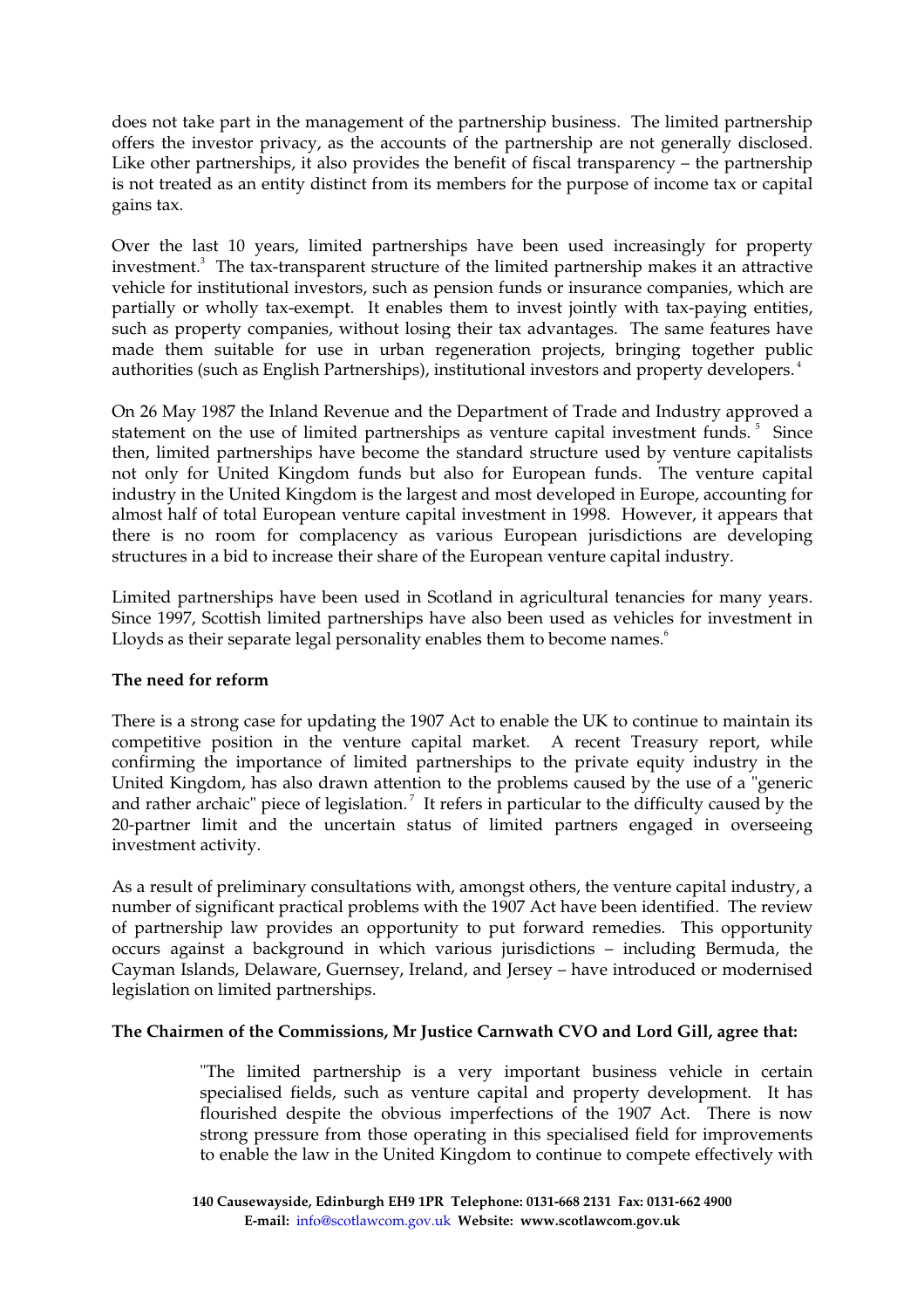foreign jurisdictions, such as Delaware and the Channel Islands, which have recently overhauled their limited partnership statutes."

**The Law Commissions ask for comments by 11 January 2002.** 

#### **NOTES TO EDITORS**

1. The Scottish Law Commission and The Law Commission were set up by the Law Commissions Act 1965 to promote the reform of the law.

| 2. | THE SCOTTISH LAW COMMISSIONERS | THE LAW COMMISSIONERS                      |
|----|--------------------------------|--------------------------------------------|
|    | The Hon Lord Gill (Chairman)   | The Hon Mr Justice Carnwath CVO (Chairman) |
|    | Mr Patrick Hodge QC            | Professor Hugh Beale                       |
|    | Professor Gerard Maher         | Mr Stuart Bridge                           |
|    | Professor Kenneth Reid         | Professor Martin Partington                |
|    | Professor Joseph Thomson       | Judge Alan Wilkie QC                       |

3. The paper may be viewed at www.scotlawcom.gov.uk or www.lawcom.gov.uk or purchased from The Stationery Office Bookshops (£24.50).



**FURTHER ENQUIRIES TO:** 

MR PATRICK HODGE QC Commissioner, Scottish Law Commission TEL: 0131-668-2131

GILLIAN SWANSON Lawyer, Scottish Law Commission TEL: 0131-668-2131

OR THE HON MR JUSTICE CARNWATH Chairman, Law Commission TEL: 020-7453-1249

> WAYNE MITCHELL Lawyer, Law Commission TEL: 020-7453-1220

#### **General Contacts**

SCOTTISH LAW COMMISSION LAW COMMISSION 140 Causewayside Conquest House

TEL: (General) 0131-668-2131 020-7453-1220 (Fax) 0131-662-4900 020-7453-1297

Edinburgh EH9 1PR 37/38 John Street, Theobalds Road London WC1N 2BQ